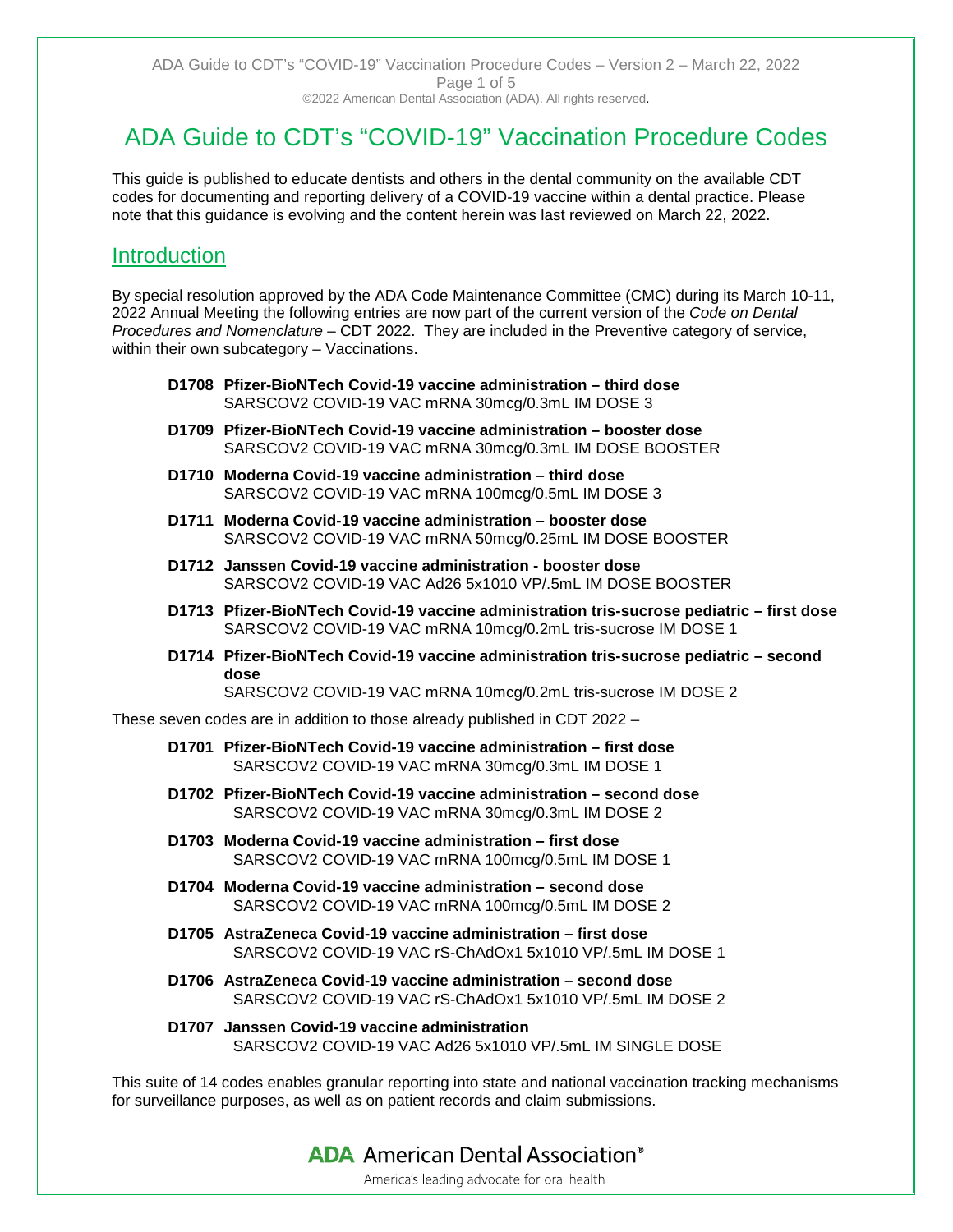In 2021, the U.S. Department of Health and Human Services amended an emergency declaration under the Public Readiness and Emergency Preparedness Act to authorize additional providers, including dentists and dental students, to vaccinate patients for COVID-19 nationwide. Read more about this [announcement in the ADA News.](https://www.ada.org/publications/ada-news/2021/march/dentists-dental-students-among-providers-now-authorized-to-administer-covid-19-vaccine-nationwide)

# Questions and Answers

1. Does the existence of these CDT codes mean that I must deliver COVID-19 vaccinations in my practice?

No. A dentist's decision to deliver a vaccination is a professional decision.

2. What reimbursement for the vaccination procedures should I expect from a patient's medical or dental benefit plan?

In general reimbursements, if any, depend on the payer offering the patient's benefits. An eligibility and coverage inquiry is necessary to determine what portion of the procedure's cost would be reimbursed by the plan. Coordination of benefits may be necessary and it is likely that the medical carrier may be the primary payer for patients with employer sponsored or other private coverage. It is important to check with the patient medical insurance carrier and their dental benefits administrator under these circumstances. A commercial insurance company is subject to regulatory requirements that must be satisfied before a reimbursement could be offered.

Some Medicaid programs have reimbursement policies in place, and this varies by state. The Centers for Medicare and Medicaid Services (CMS) has issued the following guidance [regarding](https://www.cms.gov/medicare/covid-19/medicare-covid-19-vaccine-shot-payment)  [payment for COVID vaccine administration](https://www.cms.gov/medicare/covid-19/medicare-covid-19-vaccine-shot-payment) across payers.

3. What are the applicable state or federal reporting requirements?

The existing Immunization Information Systems (IIS) data capture and reporting applications are being used to capture information about COVID-19 vaccine administration. Information about the IIS and how it is used is posted by the Centers for Disease Control (CDC) at –

<https://www.cdc.gov/vaccines/programs/iis/about.html>

Dentists who vaccinate patients in their practice must contact their state health department to understand that jurisdiction's reporting requirements as they vary between states. Each state then reports its data to the CDC to support federal monitoring requirements.

The following CDC graphic is an overview of the reporting process.

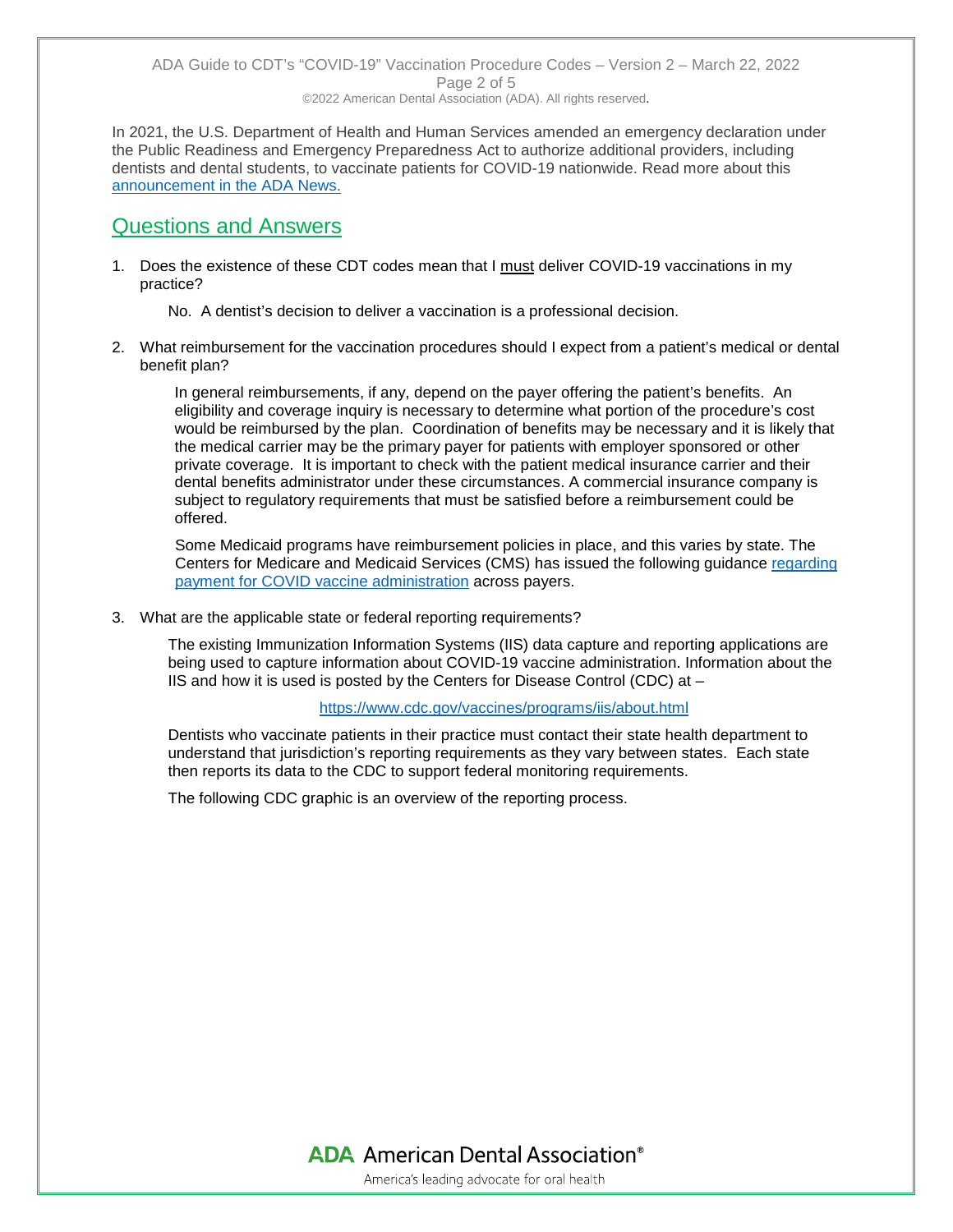

4. Why are there so many separate CDT codes for the vaccination procedure, and why are their nomenclatures and descriptors so different from other code entries?

Neither the ADA Dental Claim Form (paper) or the HIPAA standard electronic dental claim (X12 837D v5010) are able capture all data required for state and federal vaccination monitoring. Such required data includes the National Drug Code schema that identifies both the vaccination manufacturer, technology, dose and sequence of administration and dosage. Wording of the CDT code nomenclatures and descriptors captures this information, which means that there is no need for any supporting narrative or modification to existing practice management software. The CMC made an exception in approving these product specific codes due to the public health emergency and the recognition that dentists are part of the healthcare system capable of contributing to supporting vaccinations of the U.S. population.

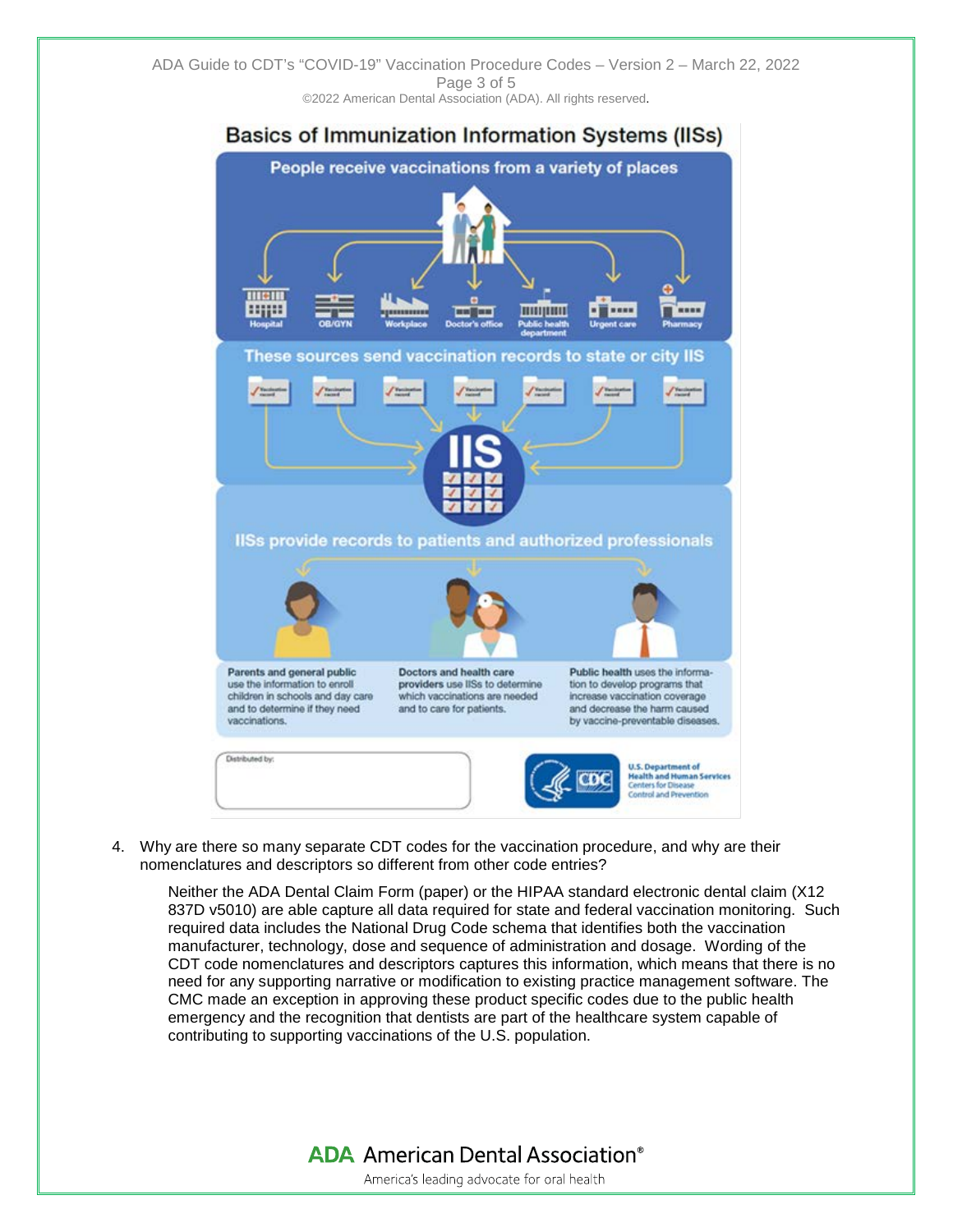5. How will these new codes be loaded into my practice management system (PMS)?

A frequent PMS feature is the ability to accept direct code list updates by dental practice staff, and you may already be using this feature to create proprietary codes for administrative and record keeping purposes. The COVID vaccination procedure codes can be entered by your office staff immediately.

An alternative is a software update (scheduled or purchased) from your PMS vendor. Each vendor has their own update schedule; contact your vendor's customer service representative for more information.

6. Will there be additional codes in CDT when other COVID-19 vaccines become available?

Yes. The current schema requires a unique code that identifies both the vaccine and whether delivery is for the first dose and second dose for multiple dose protocols, or for a single dose when that protocol applies. There is no timetable for additional codes as the need depends on the FDA's Emergency Use Authorization (EUA) for additional vaccines.

7. Some vaccines are administered in a single dose and others in two doses – an initial with a booster some number of days after. How is vaccine delivery reported in these different scenarios?

There are different codes for single and multiple dose scenarios, and they are readily identified by nomenclature and descriptor wording. The applicable code is documented in the patient record (and reported on a claim submission, when applicable) when the vaccine is administered, and the documentation includes the actual date of service.

8. What fee should I charge for the service provided?

You, or the professional entity for which you work, are responsible for determining the appropriate fee for the service provided. Report the same full fee on a claim submitted to the patient's benefit plan.

9. How would I file a claim for the vaccination procedure with the patient's medical benefit plan if there is no dental plan benefit available?

A dentist who provides any services within the scope of her or his licensure may seek reimbursement from the individual or entity with financial responsibility for the patient. Although the patient has ultimate financial responsibility, the cost of necessary care may be covered in full or in part by any available benefit plan — dental or medical.

Filing claims against a patient's medical benefit plan uses formats and code sets that differ significantly from those used for dental benefit plan claim filing. This guidance, in the form of questions and answers, is relevant to filing a vaccination claim against a patient's medical benefit plan.

### a) **I do not have a participating provider agreement with my patient's medical benefit plan — does that mean I may not provide or submit a claim for services provided?**

Your participating provider status with the medical benefit plan generally does not prohibit the delivery of care and submission of a claim. For reimbursement purposes you would likely be considered a non-network provider.

## b) **Must I submit the claim directly to the patient's medical benefit plan?**

As a non-participating provider you are not required to submit the claim, but you may wish to do so as a courtesy to your patient. However, assignment of benefits may not be an option. It is important to check with the carrier in these circumstances.

## c) **Is claim submission the same for dental benefit plans and medical benefit plans?**

No, there are unique forms, formats and processes for submitting claims to medical benefit plans. They differ from submissions to dental benefit plans.